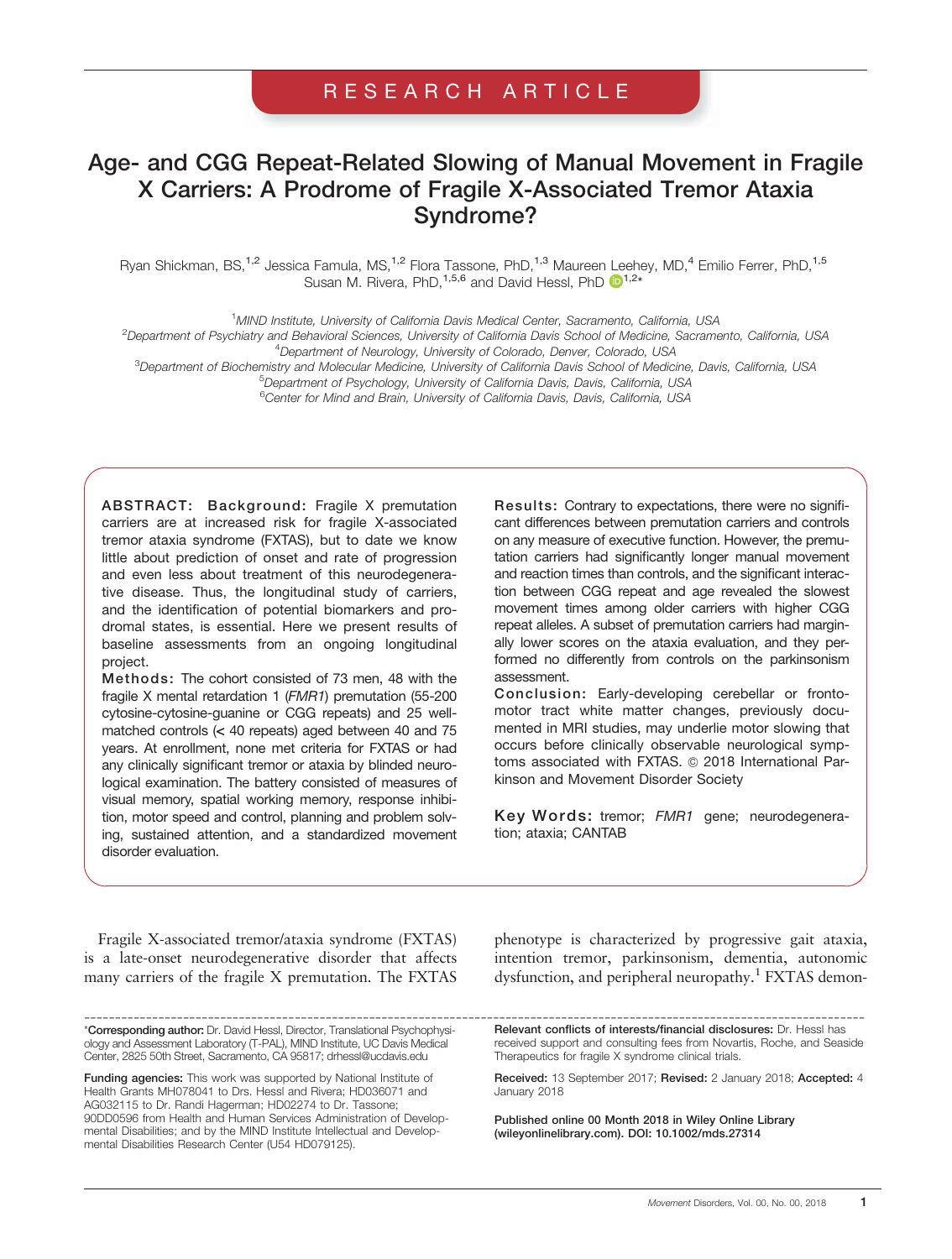strates only partial penetrance; although larger studies are needed, 1 important survey suggested that 47% of men with the premutation will develop FXTAS by the 8th decade of life.2 Fragile X carriers harbor a trinucleotide expansion of the fragile X mental retardation 1 (FMR1) gene between 55 and 200 cytosine-guanine-guanine (CGG) repeats. There are 2 known molecular mechanisms of this disorder: (1) a toxic gain of function of the expanded CGG-repeat FMR1 messenger ribonucleic acid (mRNA), which results in the sequestration of the CGGbinding proteins contributing to inclusion formations in neurons and astrocytes and (2) CGG repeat-associated non-AUG-initiated translation, which generates a peptide toxic to cells.<sup>3</sup> Also, recent studies have shed light on additional potential mechanisms of pathogenesis such as the antisense transcript FMR1 (ASFMR1) and mitochondrial dysfunction.<sup>4,5</sup> Although the clinical, neuropathological, and neuroanatomical features of FXTAS have been described extensively, the risk and protective factors for development of the disease are largely unknown. Currently there are no empirically validated treatments for FXTAS.

In their 2014 review of the cognitive phenotype of premutation carriers, Grigsby and colleagues<sup>7</sup> stated that individuals with FXTAS show cognitive impairments in areas of executive functioning, working memory, and information processing, and Brega and  $\text{colle}$ egues<sup>6</sup> and Grigsby and colleagues<sup>7</sup> referred to FXTAS as a "dysexecutive syndrome." The cognitive phenotype of FXTAS appears to be consistent with fronto-cerebellar dysfunction and disease in a variety of white matter tracts, as variability in cognitive performance has been correlated with diffusion tensor imaging alterations in white matter, which are in turn related to FMR1 measures taken from blood samples in these carriers.<sup>1,8,9</sup>

The neuropsychological/cognitive abnormalities experienced by premutation carriers without FXTAS (or those who have not yet developed neurological symptoms; PFX-), on the other hand, are generally much more mild and usually below clinical significance, often requiring especially sensitive cognitive and brain measurements to detect effects and associations with FMR1 molecular measures.  $8-19$  It is notable that in some studies a subgroup of premutation carriers who do not yet meet diagnostic criteria for FXTAS exhibit subtle weaknesses in executive function and frontal-executive motor control that are very similar to the more pervasive and robust deficits in patients with the fully developed syndrome.<sup>1</sup> These observations raise a critical question of whether milder executive function (EF) weaknesses are in fact early markers of later frank neurodegeneration in FXTAS disease progression. An understanding of the key early markers and the actual pattern of emergence of FXTAS symptoms related to neuropsychological,

The use of longitudinal studies is likely to be essential for evaluating whether such deficits are early signs of FXTAS and for understanding their progression over time. For example, longitudinal studies of preclinical Alzheimer's disease (AD) have used the Cambridge Neuropsychological Test Automated Battery (CANTAB) as a neuropsychological marker, detecting dysfunction characteristic of probable AD diagnosis. In participants with questionable dementia, the baseline performance on CANTAB Paired Associates Learning (PAL) correlated with global cognitive decline over 8 months, and PAL scores allowed detection of a subgroup of questionable dementia participants who performed at the same range as diagnosed AD participants.<sup>20</sup> At 32 months after the first assessment, 11 of 43 questionable dementia participants were "converters" who met the criteria for probable AD. Performance on the PAL combined with the Graded Naming Test created a model that predicted diagnosis of probable AD with 100% accuracy for their sample of 40 participants.<sup>21</sup> The predictive validity of the CANTAB in longitudinal studies of preclinical Alzheimer's suggests that this battery may be a promising instrument for identifying at-risk carriers and monitoring early neuropsychological signs of pre-FXTAS progression.

Here we present results from a baseline (time 1) assessment in the first longitudinal neuropsychological and neurological study of PFX- men and controls. We hypothesized that the PFX- group would demonstrate age-related deficits when compared with matched controls on tasks involving visuo-spatial working memory, hippocampal-mediated memory recall, inhibition, and problem solving linked to executive function. As FXTAS is predominantly a movement disorder, we also assessed various aspects of manual motor control and speed and ataxia. We expected CGG repeat- and FMR1 mRNA-dependent effects on performance, such that individuals with both higher CGG repeats and older age would be most affected.

# Method

# **Participants**

The sample consisted of 77 men, 52 with the FMR1 premutation (55-200 FMR1 CGG repeats) and 25 healthy controls (< 40 CGG repeats) between the ages of 40 and 75 years. After enrollment and neurological exam reviews of all participants, 4 carriers were found to meet the criteria for FXTAS and were excluded from analyses. Premutation and control groups did not differ significantly on age, IQ, education level,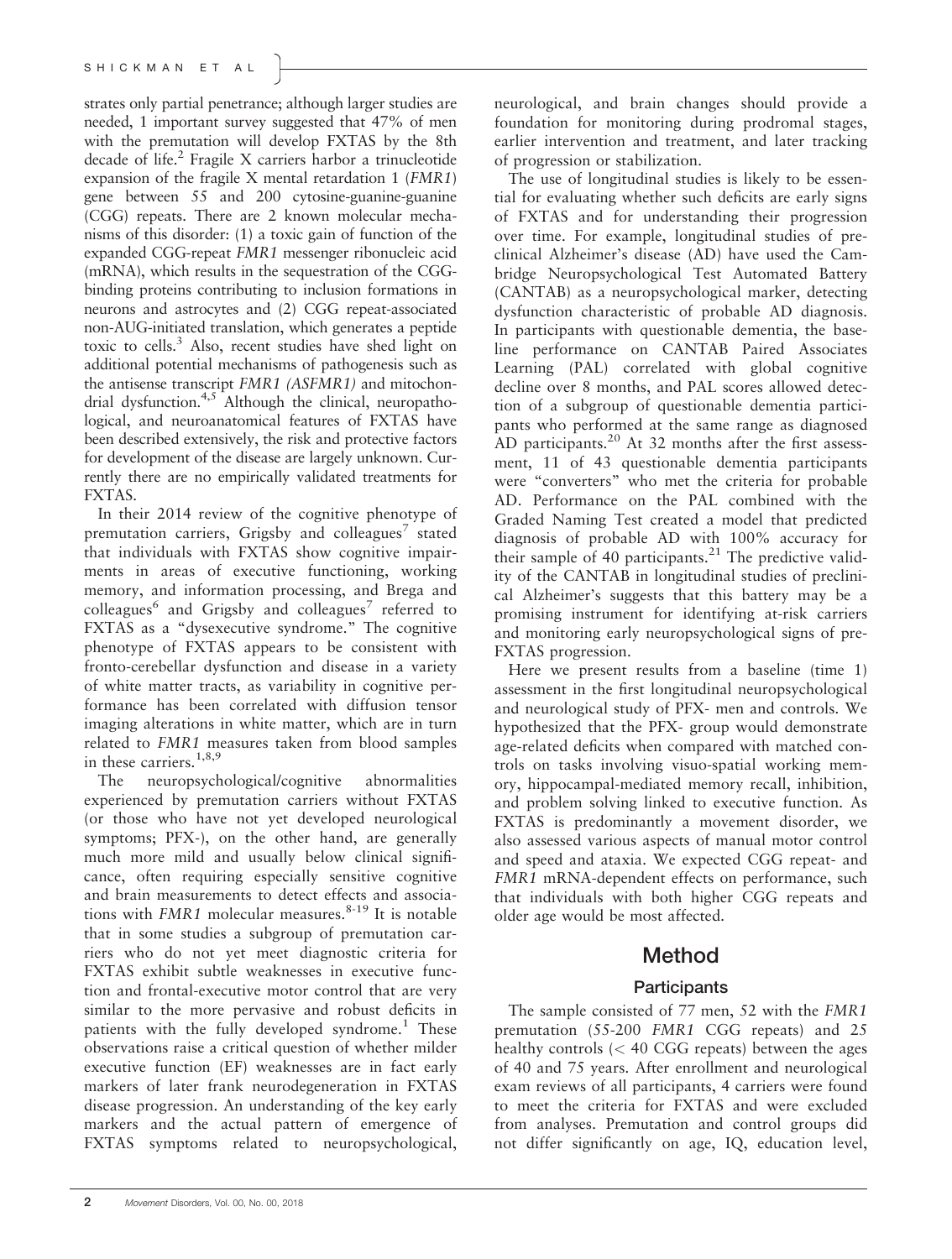|                        | Control ( $n = 25$ ) |           | Premutation ( $n = 48$ ) |           | Independent samples t-test significance           |  |
|------------------------|----------------------|-----------|--------------------------|-----------|---------------------------------------------------|--|
|                        | Mean                 | <b>SD</b> | Mean                     | <b>SD</b> | $\mathsf{P}$                                      |  |
| Age                    | 55.99                | 9.07      | 59.61                    | 8.45      | .09                                               |  |
| <b>FSIQ</b>            | 127.12               | 13.86     | 127.00                   | 13.26     | .97                                               |  |
| FMR1 mRNA              | 0.52                 | 0.12      | 0.85                     | 0.36      | < .0001                                           |  |
| FMR1 CGG repeats       | 29.80                | 4.18      | 84.98                    | 21.28     | < .0001                                           |  |
|                        |                      |           | Within-group percentages |           | Chi-square asymptotic significance<br>$(2-sided)$ |  |
| <b>Marital status</b>  |                      |           |                          |           |                                                   |  |
| Married                |                      | 76.0      |                          | 89.6      | $P = .34$                                         |  |
| <b>Divorced</b>        |                      | 4.0       |                          | 4.2       |                                                   |  |
| Single                 |                      | 16.0      |                          | 4.2       |                                                   |  |
| Not reported           |                      | 4.0       |                          | 2.1       |                                                   |  |
| <b>Education level</b> |                      |           |                          |           |                                                   |  |
| High school/GED        |                      | 8.0       |                          | 4.3       | $P=.16$                                           |  |
| Partial college        |                      | 8.0       |                          | 23.4      |                                                   |  |
| BA/BS                  |                      | 44.0      |                          | 23.4      |                                                   |  |
| MA/MS/PhD/MD           |                      | 40.0      |                          | 48.9      |                                                   |  |
| Race                   |                      |           |                          |           |                                                   |  |
| White                  |                      | 84.0      |                          | 91.7      | $P = .52$                                         |  |
| Ethnicity              |                      |           |                          |           |                                                   |  |
| Hispanic or Latino     |                      | 12.0      |                          | 2.1       | $P = .18$                                         |  |
| Not Hispanic or Latino |                      | 68.0      |                          | 68.8      |                                                   |  |
| Not reported           |                      | 20.0      |                          | 29.2      |                                                   |  |

TABLE 1. Participant demographics and molecular measures by group

FSIQ, Full-Scale IQ; FMR1, fragile X mental retardation 1; mRNA, messenger ribonucleic acid; CGG, cytosine-cytosine-guanine; GED, general education diploma.

ethnicity/race, marital status, or income (Table 1). The data reported here are from the first time point in a longitudinal project examining brain, neuropsychological, and genetic markers of neurodegeneration in FMR1 premutation male carriers. The project protocol was approved by the institutional review board at the University of California Davis, and all participants provided signed consent. Participants in the premutation group were recruited from more than 1200 extended pedigrees of probands with fragile Xassociated disorders seen for research or clinical care, from flyers posted through the National Fragile X Foundation contact list and from referrals by other clinical researchers focused on fragile X-associated disorders in the United States and Canada. None were ascertained based on clinical information. Participants in the control group were recruited from the local community of Sacramento, California, primarily through community and university-based flyers and from announcements at a variety of local clubs and organizations.

Exclusion criteria included the following: acute renal, liver, or cardiac medical conditions; history of significant head trauma; substance abuse or dependence; use of medicine that impacts cerebral blood flow, such as beta blockers (as a result of the effects on functional brain imaging aspects of the larger project); presence of metal implants of any kind that

would preclude MRI; and non-English speaking. Finally, potential participants were excluded during screening if they had a history of tremor, ataxia, or any other clear movement disorder symptom. (As mentioned previously, 4 carriers "passed" screening but were later found to have emerging or definite FXTAS symptoms and were excluded.) This last exclusion was in place to allow the study to focus on the conversion to FXTAS, rather than on participants who already manifest the disorder. Only participants rated at FXTAS stage 0 (no signs) or 1 (equivocal signs) based on the blinded neurological exam were allowed into the study and analyses.

### Materials and Procedure

The CANTAB (Cambridge Cognition, Cambridge, UK) is a touchscreen computer-administered battery providing a highly standardized and well-validated set of cognitive tests with excellent test-retest reliability. A forced randomization table was used to counterbalance the order of CANTAB test administrations across participants.

## **Memory**

CANTAB PAL. This task assesses hippocampalmediated visual memory recall and is sensitive to changes in medial temporal lobe functioning.<sup>22</sup> This measure was found to be the best for predicting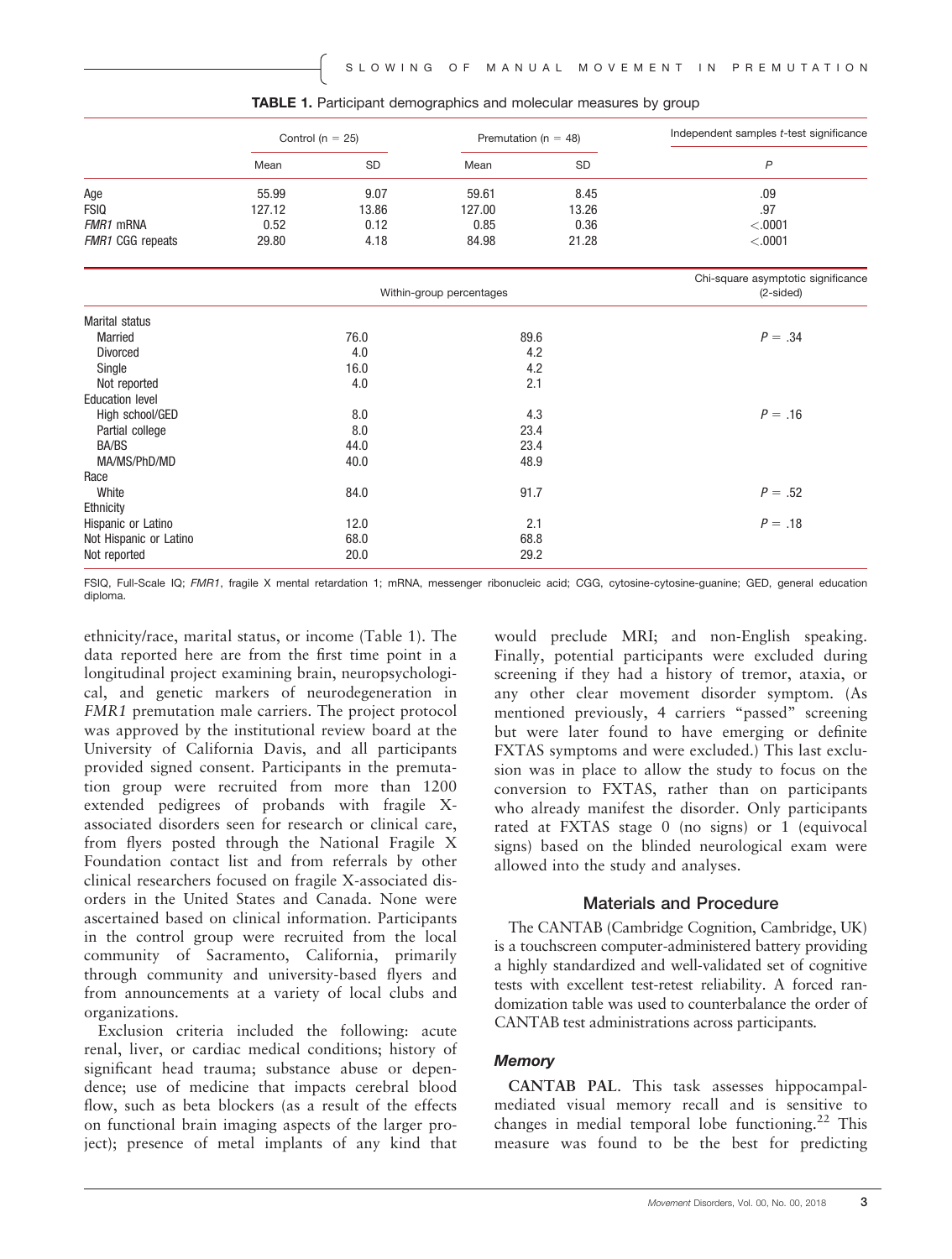questionable dementia participants who converted to probable AD in a longitudinal study of neuropsychological markers in preclinical AD.<sup>21</sup>

CANTAB Spatial Working Memory. In this task, several boxes appear distributed around the screen, and 1 of them contains a hidden token within. Participants must search through the boxes until the token is found. An error is made if the participant revisits a box where he found a token previously or if he revisits an empty box that he already clicked on earlier in the same search. This test is sensitive to prefrontal and executive dysfunction.<sup>23,24</sup> Between errors—the number of times the participant revisits a box where he found a token previously—was the chosen dependent variable.

## Response Inhibition

CANTAB Stop Signal Task. The Stop Signal Task is a measure of response inhibition. Arrows appear on the screen and the participant must tap the correct button corresponding to the direction the arrow is pointing, left or right. If the auditory beep signal is heard, the participant should withhold his or her response and refrain from button pressing. The task uses a staircase design for the stop signal delay, allowing the task to adapt to the performance of the participant and narrow in on the 50% success rate for inhibition. Mean stop signal reaction time during the last half of testing was chosen as the dependent variable.

### Motor Speed and Control

CANTAB Reaction Time. This task contains two variations, simple reaction time and 5-choice reaction time (CRT). Both versions of the task involve cognitive constructs of vigilance, inhibitory control, and manual visual-motor speed. Simple reaction time measures the participant's ability to quickly release his first finger from its resting position and accurately touch a bright circle stimulus as soon as it appears in a single, predictable location. Using the same resting position, CRT measures response to a stimulus that appears unpredictably in any 1 of 5 locations. We chose to examine CRT based on the results of a previous study involving patients with Parkinson's disease; whereas patients with parkinsonism were slower to initiate and carry out responses than control participants on both simple reaction time and CRT, the difference was greater for  $CRT<sup>25</sup>$  Furthermore, the CRT taps visuospatial attention, and in previous studies we have found both impairments in reaction time in numerical visuospatial tasks<sup>26</sup> and reduced right temporal-parietal junction activation associated with temporal processing in premutation carriers. $27$ 

Purdue Pegboard Test (Lafayette Instrument, Lafayette, Indiana). This classic timed test measures gross movements of hands, fingers and arms, and fingertip dexterity, involving rapid placement of metal pegs into a series of holes. For this study, the participants completed 1 trial each for the left hand, right hand, and both hands together.

Behavioral Dyscontrol Scale-2 (BDS-2).<sup>28</sup> The BDS-2 is a 9-item, 19-point scale adapted from the work of A.R. Luria. It is a valid and reliable measure of the capacity for behavioral self-regulation involving intentional control of motor behavior. In addition, it has been documented to be sensitive to involvement in premutation carriers in prior studies.<sup>1,15</sup>

# Planning and Problem Solving

CANTAB One Touch Stockings (OTS). This subtest excercises the participant's abilities of planning and problem solving, cognitive constructs related to executive function and mediated by prefrontal cortex activity.<sup>29</sup> First the participant must move "billiard balls" in a lower picture to match the target pattern in an upper display. Balls toward the bottom of the stocking cannot be moved until the one above them is relocated. In the testing portion, the participants are asked to work out mentally the number of moves required to solve the problem in their head and select a number accordingly. The dependent variable examined in this task was number of problems solved on first choice.

# Sustained Visual Attention

CANTAB Rapid Visual Processing (RVP). This task requires sustained attention, serves as a measure of general performance, and is sensitive to dysfunction in the parietal and frontal lobes of the brain. In RVP participants must attempt to detect 3 different target sequences of digits. The display shows a central box where digits (2-9) appear one at a time and change rapidly at the rate of 100 digits per minute. When the participant recognizes a target sequence, he presses a button at the bottom of the screen. We selected A' signal detection as the dependent variable. RVP A' has been shown to be sensitive to both neurological damage (e.g., in AD) and pharmacological manipulation, such as by the cholinergic agonist, nicotine.<sup>22</sup>

### Motor Examination

The Movement Disorder Society-Unified Parkinson Disease Rating Scale (MDS-UPDRS $30$ ) is a validated widely used instrument that covers the relevant domains of Parkinson's disease and is used to follow its longitudinal course. The bradykinesia subscale of the MDS-UPDRS motor examination also was examined and consisted of the following 5 items: finger taps (left and right), hand movement (left and right), rapid alternate movements of hands (right and left), leg agility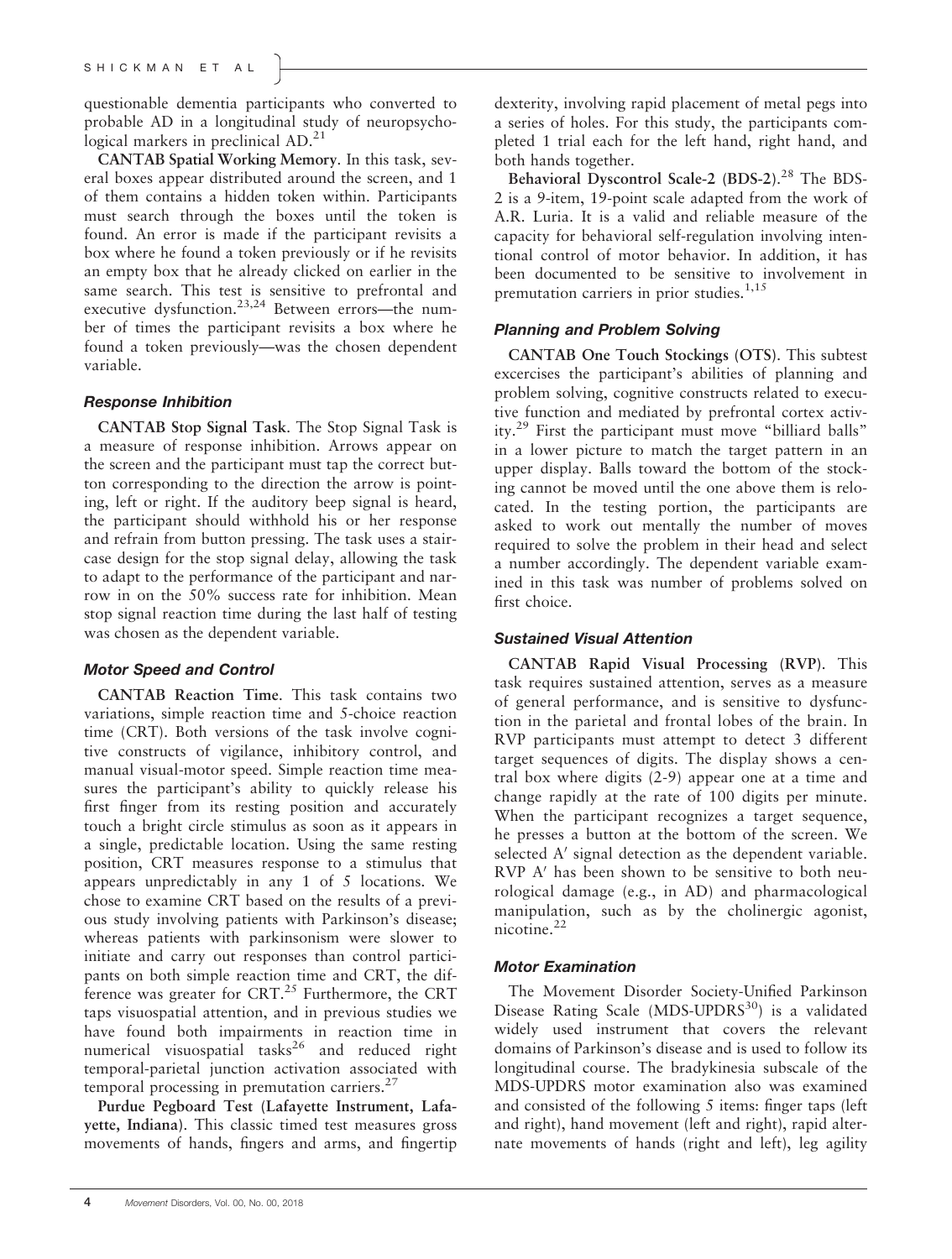|                              | FMR1<br>premutation | Control       |    |         |             |                |
|------------------------------|---------------------|---------------|----|---------|-------------|----------------|
|                              | Mean (SD)           | Mean (SD)     | df | t/Z     | Effect size | $\overline{P}$ |
| Memory                       |                     |               |    |         |             |                |
| <b>PAL total errors</b>      | 24.52 (23.75)       | 18.84 (17.32) | 71 | $-1.06$ | .25         | .295           |
| SWM between errors           | 44.81 (23.35)       | 36.12 (19.56) | 71 | $-1.59$ | .38         | .116           |
| Response inhibition          |                     |               |    |         |             |                |
| SST reaction time            | 225.8 (56.44)       | 216.4 (57.29) | 71 | $-0.68$ | .16         | .501           |
| Motor control and speed      |                     |               |    |         |             |                |
| CRT movement time            | 270.9 (83.43)       | 229.1 (43.95) | 71 | $-2.34$ | .56         | .022           |
| CRT reaction time            | 335.5 (42.59)       | 306.1 (32.32) | 71 | $-3.02$ | .72         | .003           |
| Purdue Peqboard $(R+L+Both)$ | 35.77 (4.90)        | 39.60 (5.11)  | 70 | 3.12    | .77         | .003           |
| BDS-2                        | 19.60 (2.52)        | 19.84 (2.14)  | 71 | 0.40    | .10         | .691           |
| Planning and problem solving |                     |               |    |         |             |                |
| OTS problems solved          | 10.21(2.32)         | 10.68(1.97)   | 71 | 0.86    | .20         | .390           |
| Sustained visual attention   |                     |               |    |         |             |                |
| RVP A' signal detection      | 0.926(0.05)         | 0.941(0.04)   | 71 | 1.20    | .28         | .235           |
| Neurological examination     |                     |               |    |         |             |                |
| <b>UPDRS</b>                 | 0.69(0.95)          | 0.56(0.87)    | 71 | 0.56    | .07         | .558           |
| <b>ICARS</b>                 | 3.38(1.69)          | 2.46(1.06)    | 69 | 2.31    | .27         | .021           |

| <b>TABLE 2.</b> Descriptive statistics of the dependent measures and group differences |  |  |  |  |
|----------------------------------------------------------------------------------------|--|--|--|--|
|                                                                                        |  |  |  |  |

FMR1, fragile X mental retardation 1; PAL, Paired Associates Learning; SWM, Spatial Working Memory; SST, Stop Signal Task; CRT, Choice Reaction Time; OTS, One-Touch Stockings; RVP, Rapid Visual Processing; BDS-2, Behavioral Dyscontrol Scale, Second Edition; UPDRS, Unified Parkinson's Disease Rating Scale; ICARS, International Cooperative Ataxia Rating Scale.

(right and left), and body bradykinesia and hypokinesia.<sup>31</sup> The International Cooperative Ataxia Rating Scale (ICARS) was the first validated, standardized scale widely used to measure cerebellar dysfunction and has 19 items and 4 subscales covering postural and gait disturbances, limb ataxia, dysarthria, and oculomotor disorders.<sup>32</sup> The MDS-UPDRS and ICARS items were administered by a trained senior research assistant and video recorded using a high-resolution camera. Blind ratings based on all items of these measures were completed by ML, a movement disorders neurologist with extensive FXTAS experience.

#### General Intelligence

The Wechsler Adult Intelligence Scale, Third Edi- $\frac{1}{3}$  was used to measure overall cognitive ability.

#### Molecular Measures

Genomic DNA was isolated from 3 ml of peripheral blood leukocytes using standard method (Qiagen, Valencia, California). CGG sizing was determined using a combination of polymerase chain reaction (PCR) and Southern Blot as previously described.<sup>34,35</sup> Total RNA was isolated from 3 ml of whole blood, collected either in Tempus or PaXgene tubes, according to the manufacturer's instructions (Applied Biosystems, Foster City, California, and Qiagen, respectively). Quantifications of FMR1 mRNA expression levels were performed using a 7900 Sequence detector (Applied Biosystems) using specific primers and probes as previously reported.<sup>36</sup>

#### Statistical Analyses

In the first set of analyses, we carried out statistical comparisons for each dependent variable of interest to quantify differences between PFX- and controls (Table 2). The second set of analyses examined the association between the outcomes and age, FMR1 CGG repeat size, and FMR1 mRNA level. For measures with adequate range and distribution (all but UPDRS and ICARS) linear and quadratic regression models were used that included age, repeat size/mRNA, and the interaction between age and repeat size/mRNA as predictors. In addition, we examined whether use of psychotropic medication influenced the results of the analyses. Of the 48 participants in the premutation group, 15 (31.2%) reported taking psychotropic medication, as did 3 of the 25 control participants (12.0%). Table 3 presents the parameter estimates and model information from the final model for each variable.

# **Results**

#### Visual Memory

In the PAL test, the analyses for total errors (adjusted) indicated that observed differences in task performance between PFX- and controls were not statistically significant. The best model from regression analyses included both linear and quadratic terms of CGG repeat size. Parameter estimates were statistically significant for both terms, indicating a nonlinear relation across the CGG repeat span in the form of an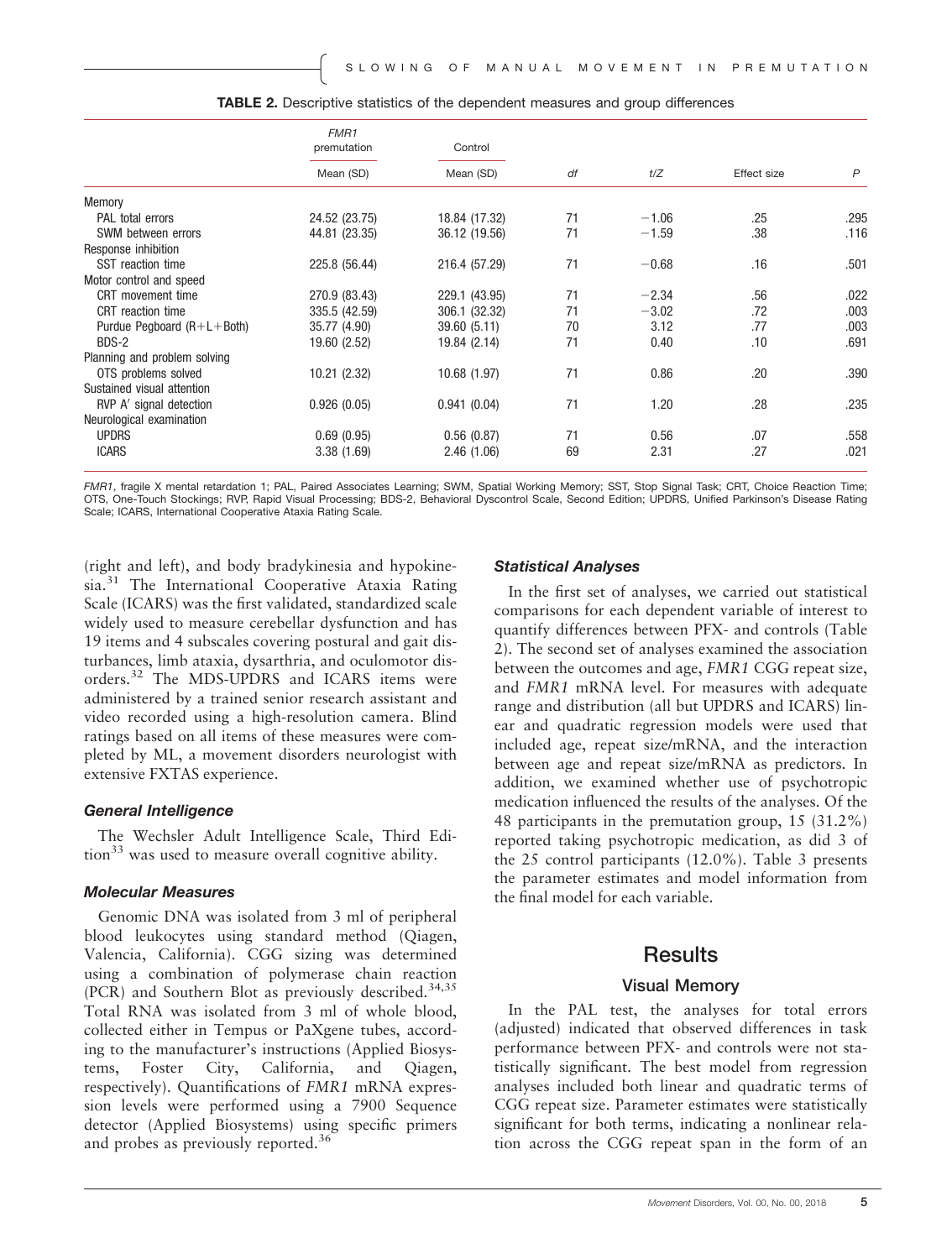| <b>TABLE 3.</b> Parameter estimates from regression analyses |  |
|--------------------------------------------------------------|--|
| examining relation between age/CGG repeat length and         |  |
| dependent variables                                          |  |

|                              | Estimate (SE)    | $t$ -value | P     | $R^2$ |
|------------------------------|------------------|------------|-------|-------|
| Memory                       |                  |            |       |       |
| PAL total errors             |                  |            |       | .064  |
| CGG                          | 0.716(0.334)     | 2.14       | 0.035 |       |
| CGG <sup>2</sup>             | $-0.005(0.002)$  | $-2.18$    | 0.032 |       |
| SWM between errors           |                  |            |       | .085  |
| Age                          | 0.645(0.291)     | 2.22       | 0.029 |       |
| CGG                          | 0.100(0.081)     | 1.24       | 0.221 |       |
| Response inhibition          |                  |            |       |       |
| SST reaction time            |                  |            |       | .030  |
| Age                          | 0.798(0.758)     | 1.05       | 0.296 |       |
| CGG                          | 0.217(0.211)     | 1.03       | 0.307 |       |
| Motor control and speed      |                  |            |       |       |
| CRT movement time            |                  |            |       | .225  |
| Age                          | $-1.417(2.226)$  | $-0.64$    | 0.527 |       |
| CGG                          | $-3.248(1.819)$  | $-1.79$    | 0.079 |       |
| Age*CGG                      | 0.069(0.032)     | 2.12       | 0.038 |       |
| CRT reaction time            |                  |            |       | .130  |
| Age                          | 0.668(0.528)     | 1.27       | 0.210 |       |
| CGG                          | 0.435(0.147)     | 2.96       | 0.004 |       |
| BDS-2                        |                  |            |       | .109  |
| Age                          | $-0.089(0.030)$  | $-2.91$    | 0.005 |       |
| CGG                          | $-0.003(0.008)$  | $-0.34$    | 0.733 |       |
| Purdue Pegboard              |                  |            |       | .309  |
| Age                          | $-0.221(0.060)$  | $-3.70$    | 0.001 |       |
| CGG                          | $-0.068(0.016)$  | $-4.12$    | 0.001 |       |
| Planning and problem solving |                  |            |       |       |
| OTS problems solved          |                  |            |       | .069  |
| Age                          | $-0.066$ (0.029) | $-2.30$    | 0.025 |       |
| Sustained visual attention   |                  |            |       |       |
| RVP A' signal detection      |                  |            |       | .116  |
| Age                          | $-0.001(0.001)$  | $-2.18$    | 0.033 |       |
| Medication                   | $-0.025(0.015)$  | $-1.97$    | 0.053 |       |
|                              |                  |            |       |       |

PAL, Paired Associates Learning; CGG, cytosine-cytosine-guanine; SWM, Spatial Working Memory; SST, Stop Signal Task; CRT, Choice Reaction Time; OTS, One-Touch Stockings; RVP, Rapid Visual Processing.

increase in the total errors for those with mid-length expansions, followed by a decrease.

# Spatial Working Memory

Similarly, analyses for between errors made during the CANTAB Spatial Working Memory yielded a nonsignificant comparison between groups. The best model was one that included linear components of age and CGG. This model indicated that the errors increased linearly with age, but were not associated with CGG.

### Response Inhibition

No significant differences were found between groups for the CANTAB Stop Signal Task reaction time measure. Neither linear nor quadratic regression analyses indicated a relation to age or CGG repeat size.

### Planning and Problem Solving

The analyses regarding problems solved on first choice within the OTS test showed no significant differences between PFX- and controls. The score on this measure was linearly and negatively related to age. Neither a higher order age function nor CGG were statistically associated with performance on the test.

### Sustained Visual Attention

The groups did not significantly differ on performance of  $A'$  signal detection within the RVP test. A similar pattern to OTS was found for the RVP  $A'$  signal detection measure, namely, this variable was linearly and negatively related to age.

### Motor Control and Speed

For the motor tests, the analyses yielded significant differences for both the CANTAB reaction time and movement time measures and for the Purdue Pegboard. Between-group comparisons indicated that PFX- participants were statistically slower in manual reaction time and movement time, and they placed fewer Purdue pegs than controls. No significant group differences were found for the BDS-2. The best model for reaction time movement was one that included linear terms for age and CGG repeats, as well as their interaction, which indicated that increased movement time was observed primarily in older carriers with larger CGG repeat size (Fig. 1). Unlike the previously discussed variables, the total explained variance by this model was moderate ( $R^2 = 0.23$ ). For the CAN-TAB Reaction Time, a similar model with linear



FIG. 1. Manual movement time and age by group. The association between age and Cambridge Neuropsychological Test Automated Battery 5-choice manual movement time in fragile X premutation carriers asymptomatic for fragile X-associated tremor/ataxia syndrome and healthy controls. This test involves resting the dominant hand forefinger on a rectangle at the bottom of a tablet screen until 1 of 5 locations is illuminated, at which time the participant touches the target as quickly as possible. Linear regression modeling showed a significant interaction between fragile X mental retardation 1 cytosine-cytosineguanine (CGG) length and age, demonstrating that older carriers with high CGG alleles had the slowest movement times. [Color figure can be viewed at [wileyonlinelibrary.com\]](http://wileyonlinelibrary.com)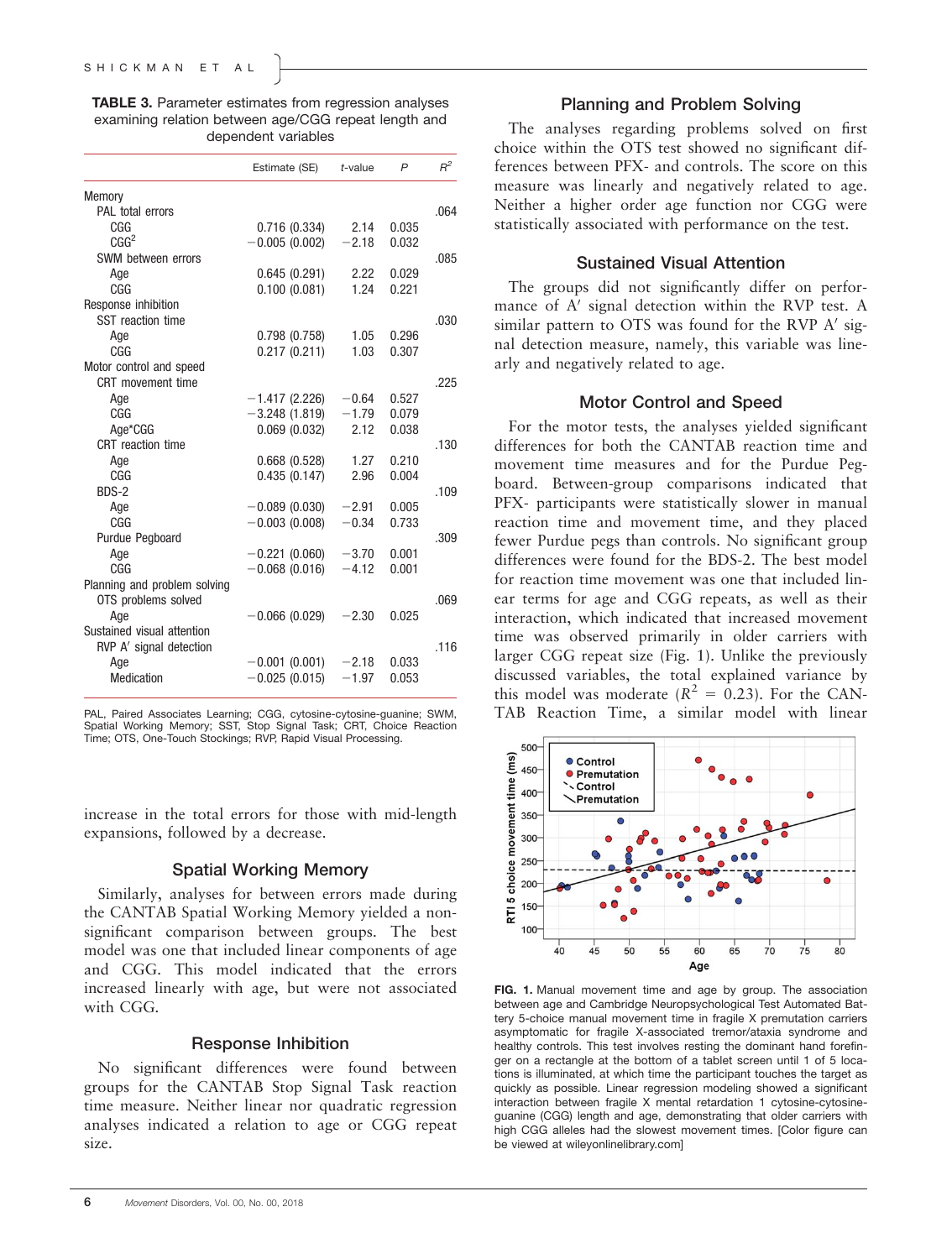trends for age and CGG was also best. Likewise, on the Purdue Pegboard there were linear effects of both age and CGG. However, no significant interaction of CGG and age was observed on these variables.

# Neurological Examination

Although carriers with FXTAS were excluded from the study, given the results of slowed manual reaction and movement times, we were interested to examine whether any participants had even subtle or equivocal tremor or bradykinesia by neurological exam that might explain the findings. Indeed, none of the carriers or controls had any signs of dominant or nondominant hand tremor according to the UPDRS $37$  or the finger-to-nose test of the  $ICARS$ ,<sup>32</sup> and there was no significant group difference on the UPDRS bradykinesia subscale ( $P = .34$ ). Group comparisons revealed skewed data with few participants in either group with elevated scores, necessitating nonparametric (Mann–Whitney) tests for the UPDRS and ICARS. The results showed no differences on the UPDRS and a statistically significant, but modest, elevation on the ICARS for carriers when compared with controls (see Table 2).

FMR1 mRNA (in place of CGG repeat length in the above regression models) had no significant associations with the dependent variables of interest, either alone or in interaction with age, except for with the Purdue Pegboard (higher mRNA associated with worse performance;  $t = -2.42$ ,  $P = .018$ ).

# **Discussion**

Fragile X premutation carriers are confronted by many health risks as they age, and often express concern and questions about whether they will develop FXTAS, how soon, and how quickly it will progress. Although limited evidence suggests that higher CGG repeat size is associated with an earlier age of FXTAS onset and age of death,<sup>38</sup> little is known about risk and protective factors, and there is no consensus on early clinical or biological markers for onset or progression. These markers may turn out to be key brain imaging signs, neurological or neuropsychological changes, specific molecular markers, or a combination of the above. What is clear is that longitudinal studies are essential to identify such markers and their relative prognostic value. Here, we presented baseline neuropsychological and neurological data from a wellcharacterized cohort of premutation carriers at risk for FXTAS using a widely validated, computer-based test battery.

Based on prior published studies highlighting executive function in carriers with and without FXTAS, we hypothesized significant weaknesses in these areas and predicted that they would be associated with older age and higher CGG repeat length. These hypotheses were not confirmed. In fact, the carriers were no worse than the controls in several executive function domains, including response inhibition, sustained visual attention, frontal-mediated problem solving, and visual spatial memory. Also, the lack of differences on the BDS-2 involving executive control of movement was surprising given prior literature and the instrument's clear sensitivity to FXTAS EF deficits. One possibility is that deficits in these domains may occur at a later stage or only in older carriers, as they approach typical age of FXTAS onset. However, in this cohort, a lack of interaction of CGG size and age for these metrics does not support this interpretation. The lack of prominent effects on the key EF domains in our cohort does not necessarily exclude the possibility that deficits in these areas may coincide with or even predate FXTAS onset. The inconsistency across published studies regarding EF deficits in PFXappears related to cohort differences and/or subtle differences in the tests used to tap these domains. Subtle weaknesses in hippocampus-mediated visual memory did appear to be present in carriers with mid-length CGG alleles in the present study, a finding that may be consistent with alterations in hippocampus and coactivation of the hippocampus and frontal regions in memory recall and encoding tasks.<sup>9,39</sup> To clarify the prodrome, we and others will need to examine the trajectories of cognitive and motor functions over time in carriers as they transition into and fully manifest the disorder.

The most robust finding of the present study was the slowing of manual motor reaction and movement times while reaching for a target and while performing a manual dexterity task in carriers relative to controls that were correlated with both higher CGG repeat length and older age. This slowing could not be explained by any observable tremor or bradykinesia by blinded neurological exam by an experienced movement disorder specialist. One interpretation of this finding is that early developing cerebellar or fronto-cerebellar tract changes in carriers $8,40$  underlie the motor slowing seen in the reaction time tasks. These changes could be occurring before the appearance of intention tremor in high-risk individuals. This interpretation is consistent with several studies of upper-limb movement in cerebellar ataxia neurodegenerative diseases. For example, an early comparative study of motor reaction time in Parkinson's, Huntington's, and cerebellar diseases showed that patients with cerebellar disease had slower movement times when compared with the patients with Parkinson's disease and Huntington's disease, whose times did not differ.<sup>41</sup> Day and colleagues<sup>42</sup> examined spatial and temporal characteristics of free-reaching movements of the arm in 17 patients with ataxic syndromes as a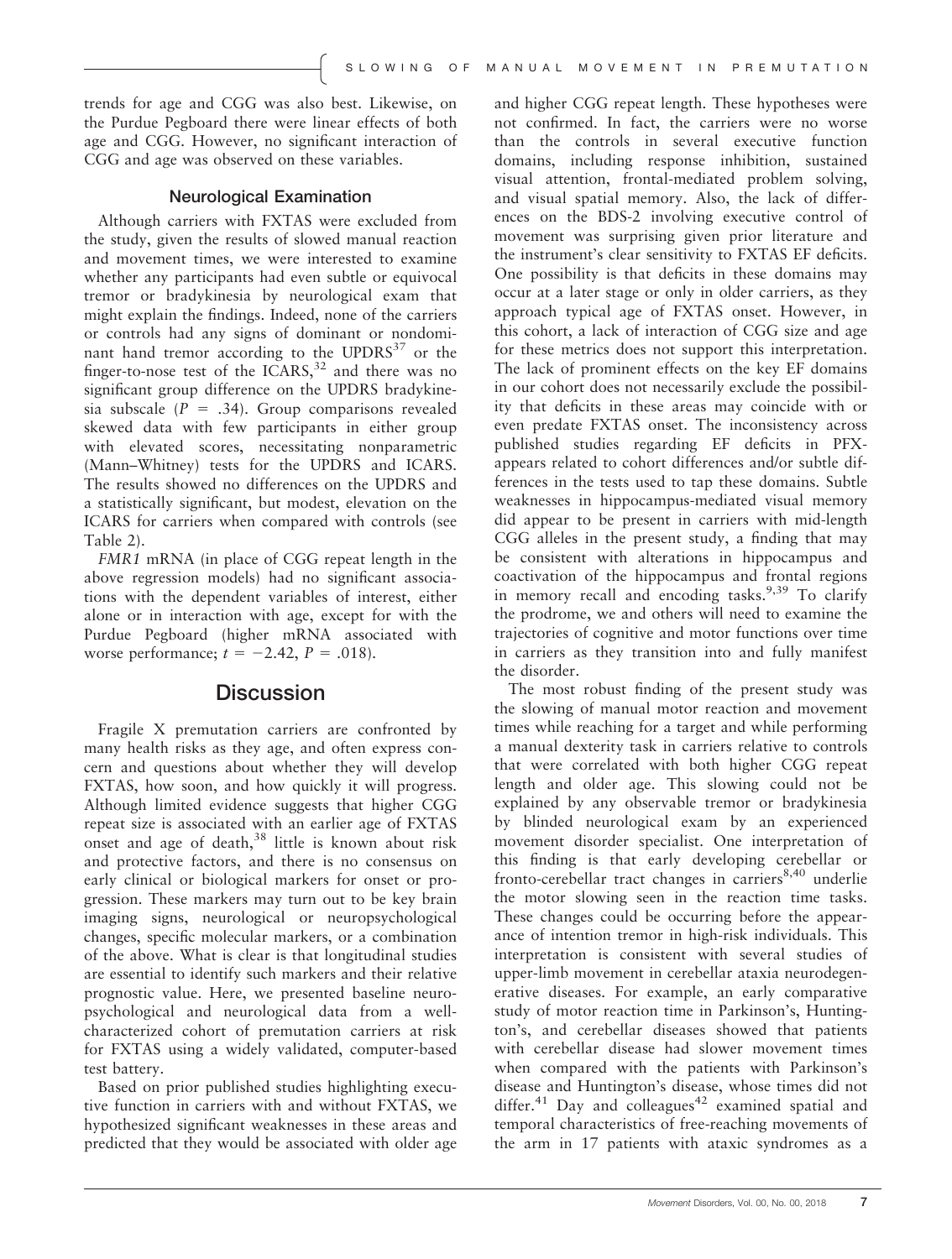result of disease of the cerebellum. Participants were required to reach out and touch a visually presented target (similar to the CRT test in our study) either in the dark or with the target and their finger visible. Overall, the patients had prolonged reaction and reaching movement times, and the spatial paths described by their fingertips were more circuitous. The authors suggested that these spatial errors and delays arise because the cerebellum normally contributes either directly or indirectly to preparatory motor processes that compute the pattern of muscle activity required to launch the limb accurately toward a target. This abnormality would have implications for both upper-limb movement, but also leg movements that would impact gait and balance that is also seriously impacted in FXTAS. Given that movement problems also typically precede cognitive decline in Parkinson's disease, it would be reasonable to explore the potential impact of basal ganglia changes in the pathogenesis of FXTAS, as it is known that the characteristic inclusion formations do occur in this region.<sup>43</sup> The forthcoming longitudinal data from our project, including MRI delineating brain changes, will determine the specificity and neural basis of motor slowing in prodromal FXTAS, in particular the possibility that subtle reaching movement abnormalities precede more obvious and clinically significant neurological problems.

This study was limited by a smaller control group; it was necessary to devote limited resources to the recruitment, travel, and imaging of carriers. Also, the molecular markers were taken from blood samples, which provide an indirect estimate of these markers in brain. It also would have also been advantageous to study associations between measures of mitochondrial function and repeat-associated non-AUG-initiated translation, as these have been implicated in the FXTAS pathogenesis. In addition, individuals participating in the study were very high functioning, primarily White, and well educated. Thus the results may not generalize to the full population of premutation carriers. We focused on men because of the much higher risk of FXTAS in men in this X-linked condition, and as such, these results may not generalize to women.

The results of the longitudinal project may provide information about the early markers of neurodegeneration that will aid in identifying carriers most in need of preventive care and treatment as these interventions become available. This research also may identify important measures for tracking response to interventions in the future. The analysis of combined molecular, brain, neurological, and neuropsychological data as well as a variety of indicators of risk and resilience across mid to late adulthood is essential for understanding the pathogenesis and treatment of FXTAS.

Acknowledgments: We thank the participants and their families for their effort and dedication to this research. We also thank Dr. Randi Hagerman for her clinical examinations and guidance, and Drs. Andrea Schneider, Corrisa Jacomini, and Sundas Pasha for neuropsychological and psychiatric examinations of participants.

# **References**

- 1. Grigsby J, Cornish K, Hocking D, et al. The cognitive neuropsychological phenotype of carriers of the FMR1 premutation. J Neurodev Disord 2014;6(1):28.
- 2. Jacquemont S, Farzin F, Hall D, et al. Aging in individuals with the FMR1 mutation. Am J Ment Retard 2004;109(2):154-164.
- 3. Kong HE, Zhao J, Xu S, Jin P, Jin Y. Fragile X-associated tremor/ ataxia syndrome: from molecular pathogenesis to development of therapeutics. Front Cell Neurosci 2017;11:128.
- 4. Ross-Inta C, Omanska-Klusek A, Wong S, et al. Evidence of mitochondrial dysfunction in fragile X-associated tremor/ataxia syndrome. Biochem J 2010;429(3):545-552.
- 5. Song G, Napoli E, Wong S, et al. Altered redox mitochondrial biology in the neurodegenerative disorder fragile X-tremor/ataxia syndrome: use of antioxidants in precision medicine. Mol Med 2016;22.
- 6. Brega AG, Goodrich G, Bennett RE, et al. The primary cognitive deficit among males with fragile X-associated tremor/ataxia syndrome (FXTAS) is a dysexecutive syndrome. J Clin Exp Neuropsychol 2008;30(8):853-869.
- 7. Grigsby J, Brega AG, Engle K, et al. Cognitive profile of fragile X premutation carriers with and without fragile X-associated tremor/ ataxia syndrome. Neuropsychology 2008;22(1):48-60.
- 8. Wang JY, Hessl D, Schneider A, Tassone F, Hagerman RJ, Rivera SM. Fragile X-associated tremor/ataxia syndrome: influence of the FMR1 gene on motor fiber tracts in males with normal and premutation alleles. JAMA Neurol 2013;70(8):1022-1029.
- 9. Wang JM, Koldewyn K, Hashimoto R, et al. Male carriers of the FMR1 premutation show altered hippocampal-prefrontal function during memory encoding. Front Hum Neurosci 2012;6:297.
- 10. Cornish KM, Li L, Kogan CS, et al. Age-dependent cognitive changes in carriers of the fragile X syndrome. Cortex 2008;44(6): 628-636.
- 11. Goodrich-Hunsaker NJ, Wong LM, McLennan Y, et al. Adult female fragile X premutation carriers exhibit age- and CGG repeat length-related impairments on an attentionally based enumeration task. Front Hum Neurosci 2011;5:63.
- 12. Goodrich-Hunsaker NJ, Wong LM, McLennan Y, et al. Young adult female fragile X premutation carriers show age- and genetically-modulated cognitive impairments. Brain Cogn 2011; 75(3):255-260.
- 13. Gossett A, Sansone S, Schneider A, et al. Psychiatric disorders among women with the fragile X premutation without children affected by fragile X syndrome. Am J Med Genet B Neuropsychiatr Genet 2016;171(8):1139-1147.
- 14. Grigsby J, Brega AG, Jacquemont S, et al. Impairment in the cognitive functioning of men with fragile X-associated tremor/ataxia syndrome (FXTAS). J Neurol Sci 2006;248(1-2):227-233.
- 15. Grigsby J, Brega AG, Leehey MA, et al. Impairment of executive cognitive functioning in males with fragile X-associated tremor/ ataxia syndrome. Mov Disord 2007;22(5):645-650.
- 16. Hashimoto R, Backer KC, Tassone F, Hagerman RJ, Rivera SM. An fMRI study of the prefrontal activity during the performance of a working memory task in premutation carriers of the fragile X mental retardation 1 gene with and without fragile X-associated tremor/ataxia syndrome (FXTAS). J Psychiatr Res 2011;45(1):36- 43.
- 17. Hessl D, Rivera S, Koldewyn K, et al. Amygdala dysfunction in men with the fragile X premutation. Brain 2007;130(Pt 2):404- 416.
- 18. Hessl D, Wang JM, Schneider A, et al. Decreased fragile X mental retardation protein expression underlies amygdala dysfunction in carriers of the fragile X premutation. Biol Psychiatry 2011;70(9): 859-865.
- 19. Schneider A, Johnston C, Tassone F, et al. Broad autism spectrum and obsessive-compulsive symptoms in adults with the fragile X premutation. Clin Neuropsychol 2016;30(6):929-943.